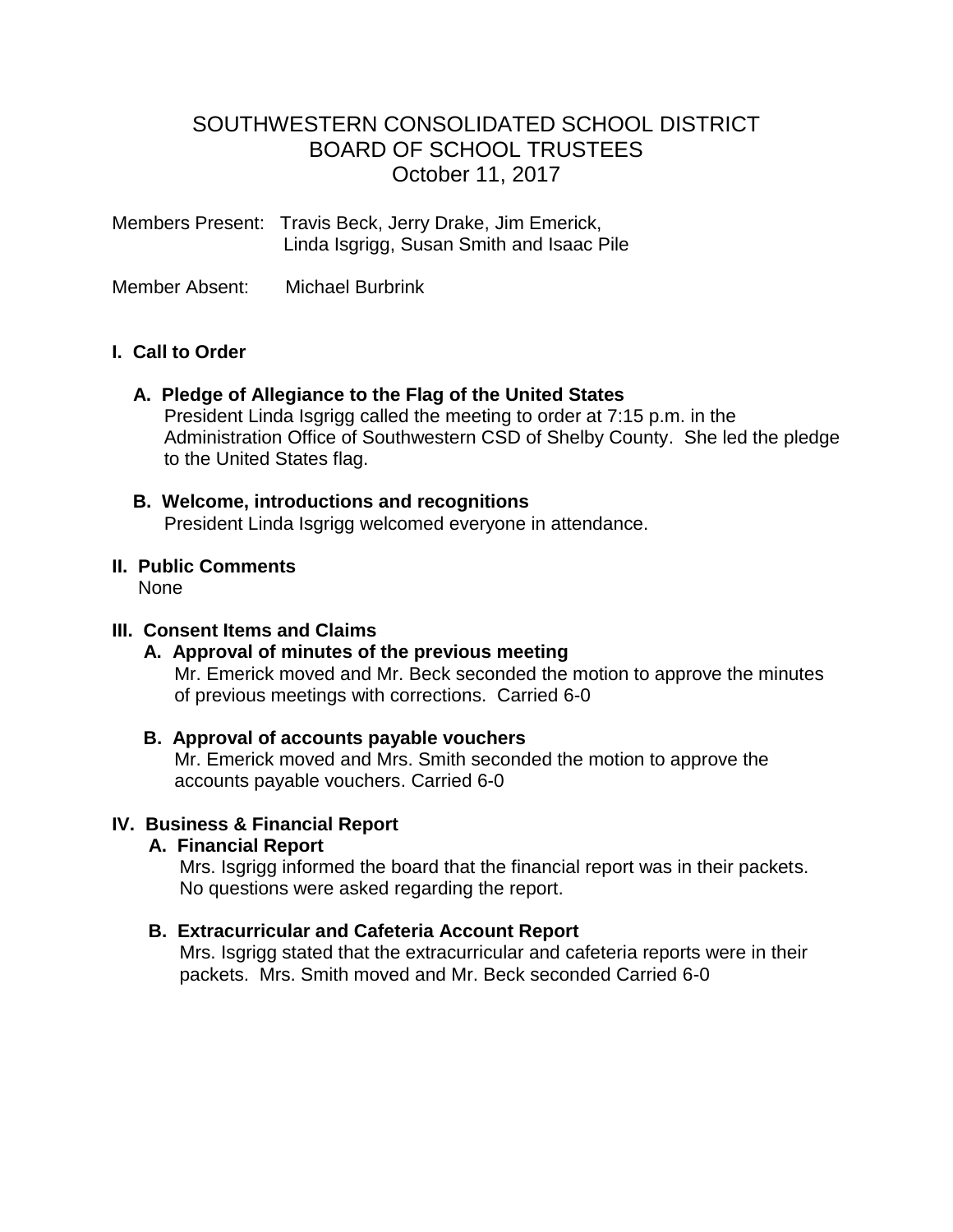### **V. New Business**

### **A. First reading to delete policies 7540.03 and 7560.04**

### **B. Recommend the acceptance of donations**

- \$495.00 from Mt. Pisgah Baptist Church for the FCA
- \$500.00 from Shelby Farm Supply for the FFA
- \$50.00 from Mt. Auburn Christian Church for the Spartan Cupboard
- \$250.00 from Mt. Gilead Baptist Church for the Spartan Cupboard
- \$84,839.00 from the Lilly Endowment, Inc. for the Comprehensive Counseling Initiative Implementation grant
- \$27,132.00 from the IDOE for the High Ability grant
- a new junior sized salad bar for Southwestern Elementary from salad bars to schools grant (the one at the elementary will go the Jr./Sr. high School)
- \$20.00 from Emily Breedlove for the Robotics Team
- \$50.00 from Weintraut Farms for the Robotics Team

Mr. Pile moved and Mr. Drake seconded. Carried 6-0

## **C. Recommend approval of overnight and/or out of state field trips**

- High School Band and Spartanettes to Cincinnati, OH to compete in a marching band contest at LaSalle High School on September 30, 2017
- FFA to Trafalgar for FFA retreat on October 20-22, 2017
- FFA to Purdue for State Crops and Forestry Contest on December 8 & 9, 2017
- $\bullet$  6<sup>th</sup> grade to Chicago, IL on May 4, 2018
- High School Student Council State Convention on November 4 & 5, 2017 in Indianapolis
- FFA State Soil Contest on October 13 & 14, 2017 at Vincennes University.

Mr. Pile moved and Mrs. Smith seconded. Carried 6-0

## **D. Recommend approval of overnight and/or out of state professional leave**

 Charity Elliott, Tifany Hensley, and Carolyn Temple to attend the GFS Food Show in Louisville, KY on October 11, 2017

Mrs. Smith moved and Mr. Emerick seconded. Carried 6-0

### **E. Recommend approval of a quote from SafeCare for the purchase and installation of a new dishwasher at Southwestern Elementary for \$13,734.00 to be paid from the cafeteria fund and installed over Fall Break**

Mrs. Smith moved and Mr. Emerick seconded. Carried 6-0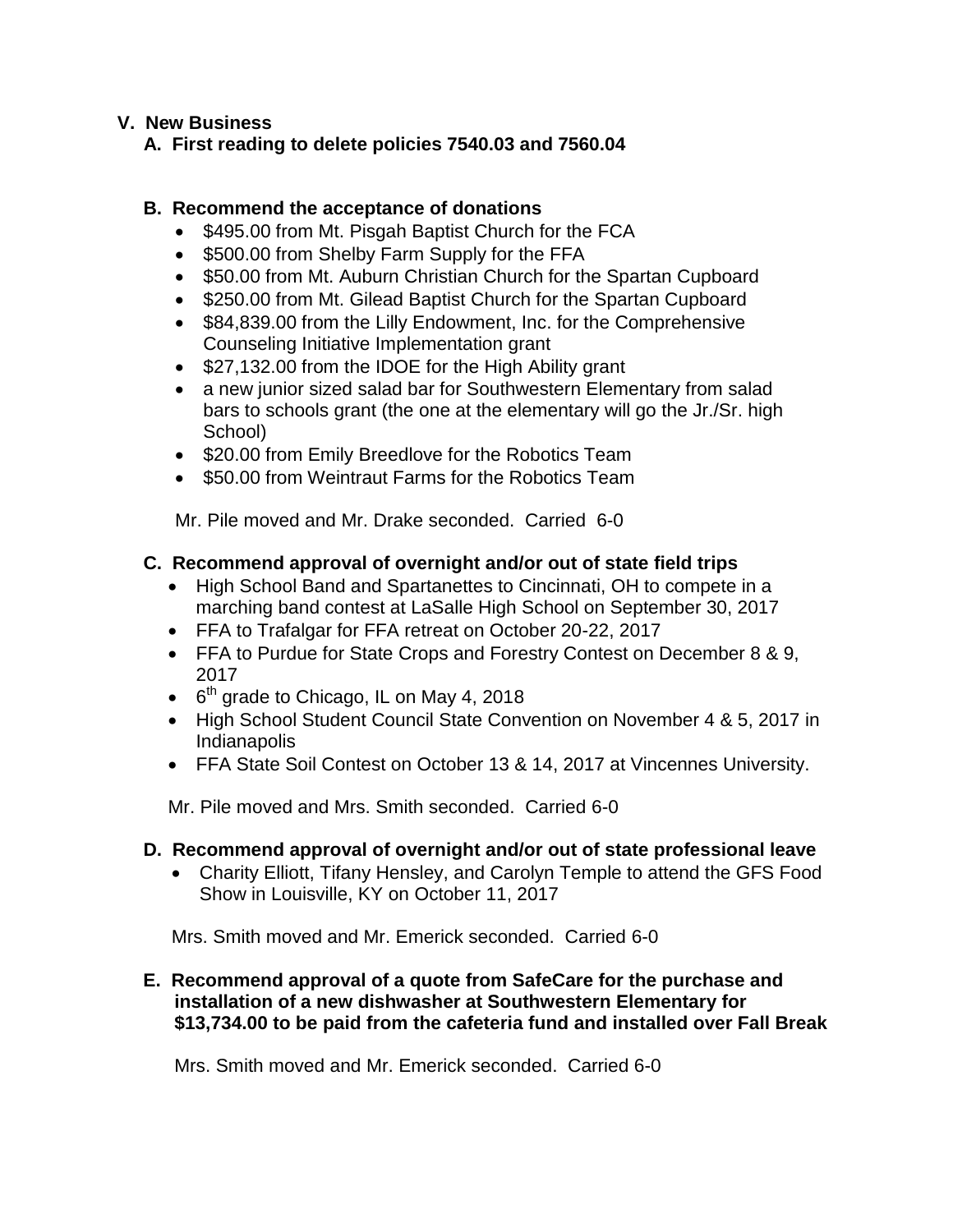- **F. Recommend approval of a resolution to adopt the 2018 budget**
- **G. Recommend approval of a resolution of tax neutrality**
- **H. Recommend approval of a resolution to authorize reductions in line 2 in the General Fund budget if needed**
- **I. Recommend approval of a resolution to authorize the deposit of interest earnings from the CPF into the General Fund**
- **J. Recommend approval of the 2017-18 goals for expenditure categories**

Mrs. Smith moved and Mr. Pile seconded. Carried 6-0

 **K. Recommend approval of a memorandum of understanding with Ivy Tech Community College for dual credit**

Mr. Emerick moved and Mr. Pile seconded. Carried 6-0

 **L. Recommend approval of the Collective Bargained Agreement with the SWCCTA**

Mr. Pile moved and Mrs. Smith seconded. Carried 6-0

 **M. Recommend approval for the same raises for principals and assistant principals as the teachers for the 2017-18 school year. Also, increase principal contracts to be 3 year rollover contracts from the 2 year rollover that they currently have**

Mr. Beck moved and Mr. Pile seconded. Carried 6-0

 **N. Recommend approval of a 1% raise for all non-certified salaried employees for the 2017-18 school year who were employed during the 2016-17 school year**

Mr, Pile moved and Mr. Emerick seconded. Carried 6-0

 **O. Recommend approval of the hourly rates of non-certified employees as presented for the 2017-18 school year**

Mr. Emerick moved and Mrs. Smith seconded. Carried 6-0

 **P. Recommend approval of the High Ability Coordinators' stipends of \$2,000.00 each for the principals and superintendent**

Mr. Pile moved and Mrs. Smith seconded. Carried 6-0

#### **Q. Recommend approval of fundraisers at both buildings**

Mr. Emerick moved and Mrs. Smith seconded. Carried 6-0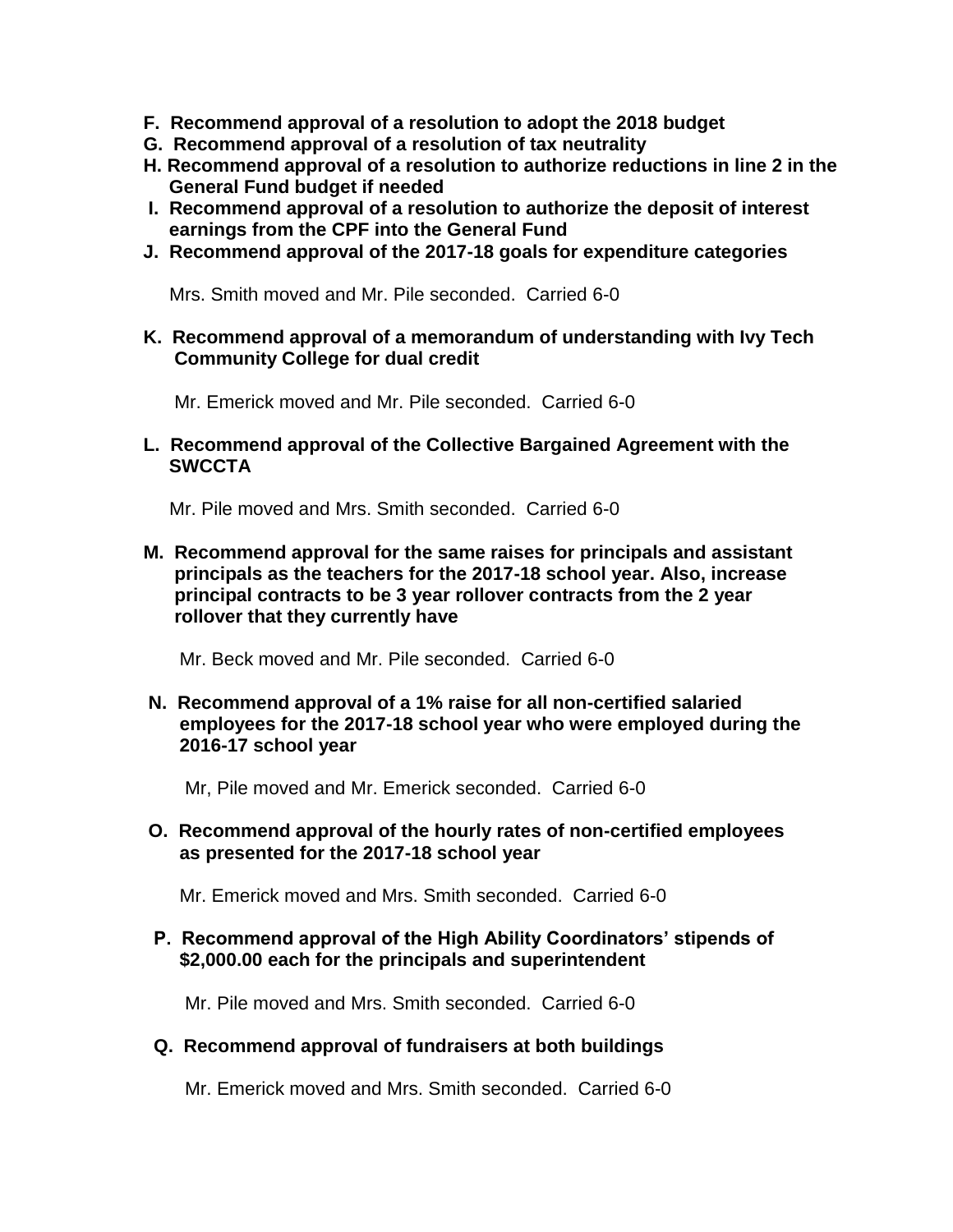- **R. Other**
	- None

### **VI. Reports & Presentations**

### **A. Principal Reports**

Mr. Edwards informed the board that the WOW wall at the elementary has been updated with Spartan graphics and character traits and that they should come look at it when they have the time. He also said that Mrs. Elliott did a great job with the "eat lunch with your student day". Mr. Edwards thanked April Mangrum for the great job that she did working with the book fair where they raised \$6,611.00, which was an increase from last year. Mrs. Mangrum also wanted to thank April Phelps, Janice Pile and the assistants that cover for her during that time. Mr. Edwards also apologized for the elementary grade of 89.5% and said that he has been working with the staff to make improvements and hopefully raise the elementary grade for next year. He congratulated Mr. Chase on the A that the high school and the corporation received.

 Mr. Chase brought an example of a parent/teacher conference artifact and how data and growth were recorded. He also informed the board that he, Ms. Syester, and Mr. Lakes have been analyzing our diagnostic Math 10 test to improve student learning.

 Mr. Days had some family obligations this evening and could not attend the meeting so Mr. Chase presented information regarding the Southwestern Athletic Hall of Fame. He stated that this project has been a collaboration between Mr. Days, Mr. Ingels, and Mr. Stuckey. Mr. Chase said that Mr. Days would like to form a committee of 3 certified staff members and 4 community members to work on developing this project. He also said that Mr. Days has been looking at touchscreen televisions that a few of the surrounding schools have which show different athletic and academic accomplishments of students, streaming at all times. Mr. Chase continued to say that Mr. Days hopes to get information out regarding the Hall of Fame by November  $1<sup>st</sup>$  with a deadline for nominations of December 22<sup>nd</sup> and a celebration honoring Hall of Fame members by February 1<sup>st</sup>.

### **Facility Director Report**

Mr. Cooper informed the board that all the supplies for the high school entryway project are in; the roof project on the west end of the high school was ready to start; and the greenhouse, because of issues with the pad, will all be worked on and hopefully completed during Fall break.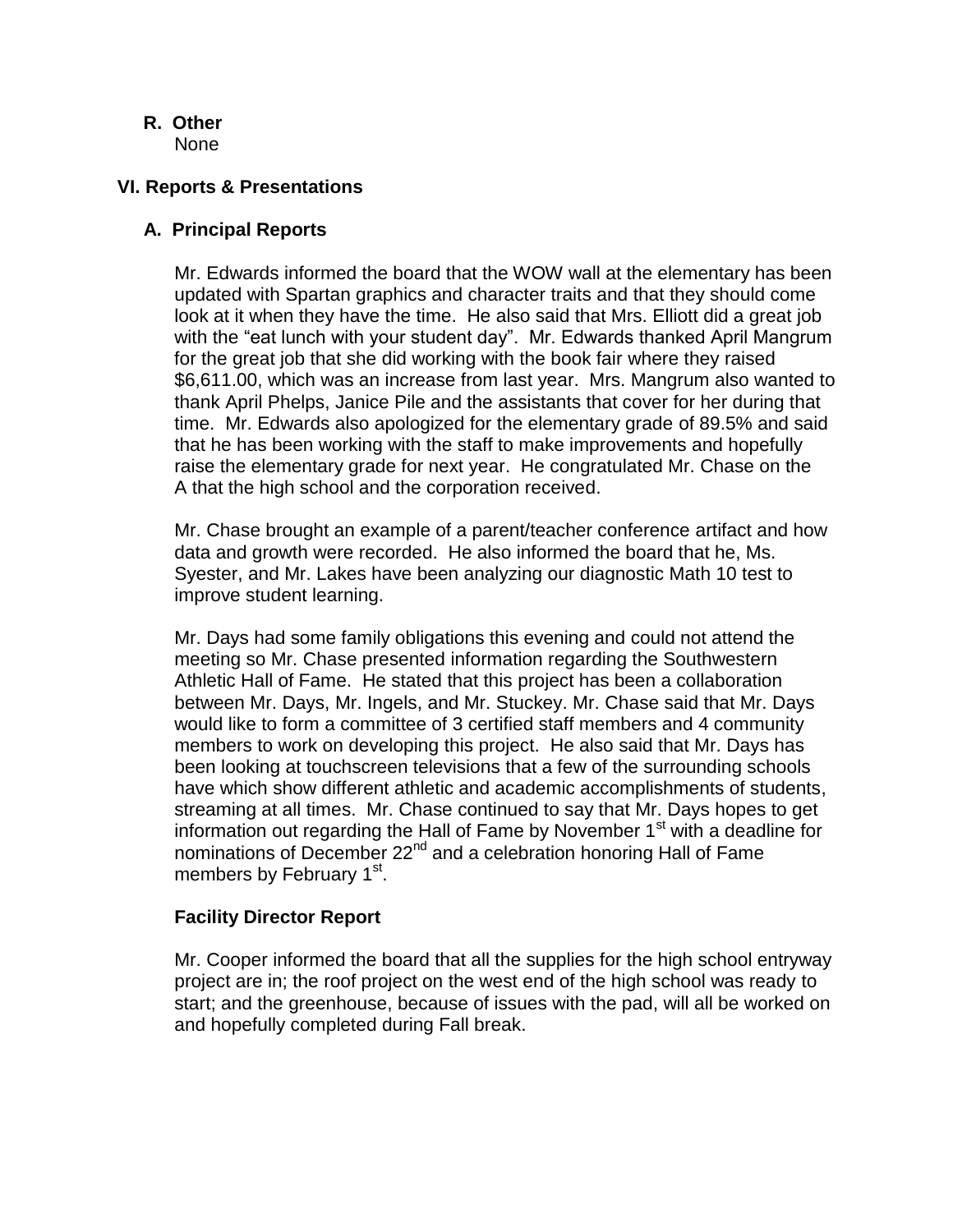### **B. Superintendent Report**

 Dr. Maurer presented a brief overview of the House Enrolled Act 1009. She said that our General, Debt Service, Capital Project, Transportation, and Bus Replacement Funds will be moving to two funds beginning in 2019. She stated that the two funds will be the Educational Fund and the Operational Fund. She said the Educational Fund will be much like the General Fund; and, the maximum levies that encompass the Capital Project Fund, Transportation Fund, and Bus Replacement Fund will be in the Operational Fund.

### **VII. Personnel**

## **A. Staff Leaves/Resignations/Terminations**

- Resignation of Paige Bertsch as SWE drama co-director
- Resignation of Sam Pfaff as Jr. High track coach
- Resignation of Charlie Taylor has Jr. High cross country coach

Mr. Beck moved and Mrs. Smith seconded. Carried 6-0

#### **B. Recommendations to Hire**

- Candy Van Sweringen as part-time cafeteria worker
- $\bullet$  Brock Finkbiner as  $7<sup>th</sup>$  grade boys' basketball coach
- Caleb Giles as  $6<sup>th</sup>$  grade boys' basketball coach
- Samuel Godby as  $5<sup>th</sup>$  grade boys' basketball coach
- $\bullet$  Monica Collins as  $5^{th}$  grade girls' basketball coach
- Bryce Rowe as volunteer boys varsity coach
- Shellie England as volunteer Jr. High girls' basketball coach
- Amanda Mitchell and Caleb Tennell as Care Club workers

Mr. Emerick moved and Mrs. Smith seconded. Carried 6-0

### **C. Other**

None

### **VIII. Superintendent Comments**

 Dr. Maurer congratulated Mrs. Bertsch and her husband on the birth of their daughter.

**IX. Board Member Comments** None